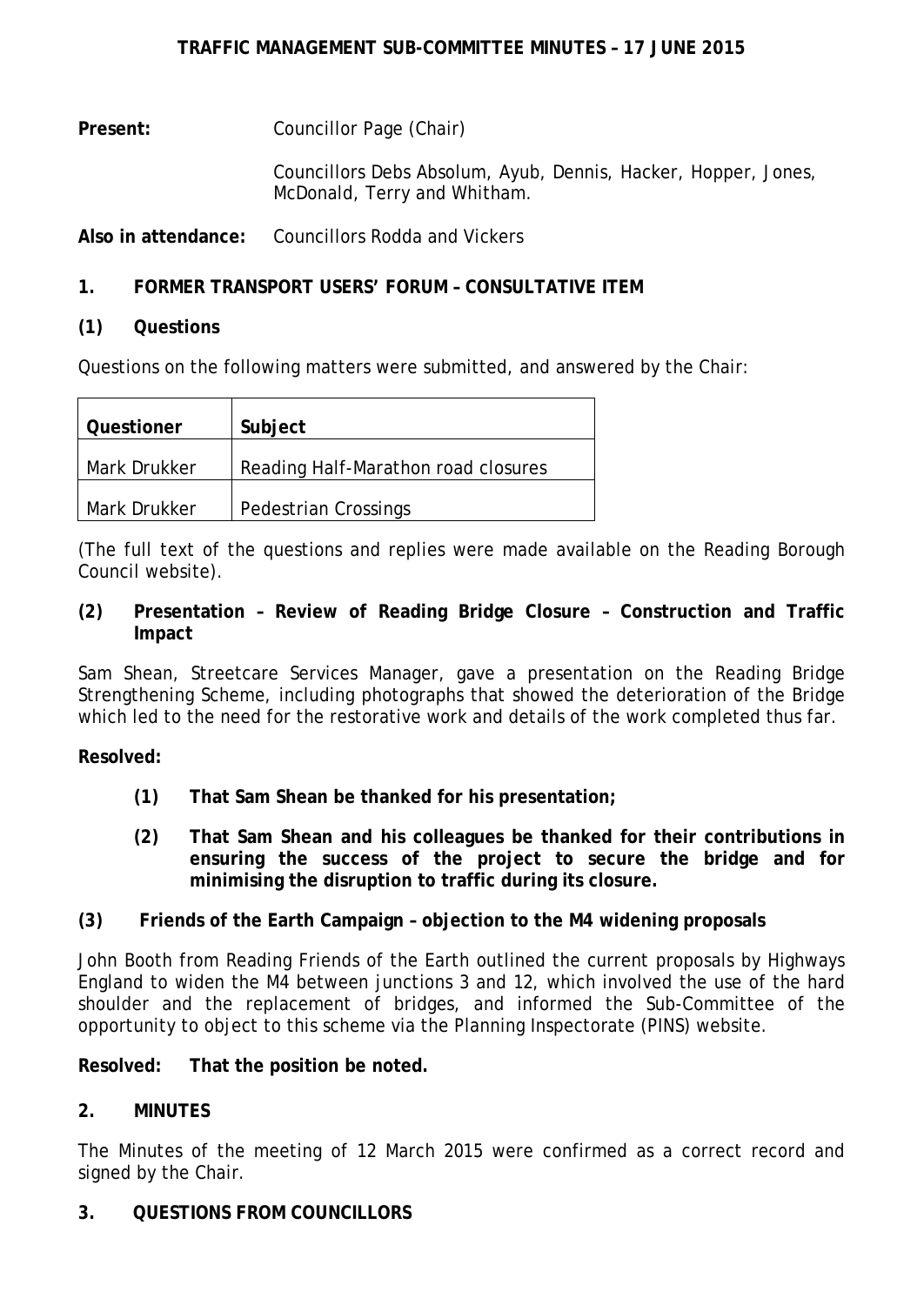### **TRAFFIC MANAGEMENT SUB-COMMITTEE MINUTES – 17 JUNE 2015**

There were no questions submitted in accordance with the Panel's Terms of Reference.

### **4. PETITIONS**

### (a) Petition for a 20mph zone in Briants Avenue and surrounding roads

The Director of Environment and Neighbourhood Services submitted a report on the receipt of a petition with 294 signatures asking the Council to introduce a 20mph zone in Briants Avenue and surrounding roads.

The petition read as follows:

*"We the undersigned request that Reading Borough Council improve road safety on our streets by implementing a 20mph zone in Briants Avenue and surrounding roads including, Nelson Road, Montague Street, Marscak Street, St John's Road, South View Avenue, Washington Road and Ardler Road".*

The report stated that the issues raised within the petition were to be investigated fully and a report submitted to a future meeting of the Sub-Committee for consideration.

At the invitation of the Chair, lead petitioners Caroline Langdon and Beryl Jelliman addressed the Sub-Committee.

#### **Resolved:**

- **(1) That the report be noted;**
- **(2) That the issue be investigated and a report submitted to the next meeting of the Sub-Committee for consideration;**
- **(3) That the lead petitioners be informed accordingly.**

### **5. PETITION FOR A ZEBRA CROSSING OUTSIDE ENGLISH MARTYRS CATHOLIC SCHOOL ON DEE ROAD - UPDATE**

Further to minute 86 of the meeting on 12 March 2015, the Director of Environment and Neighbourhood Services submitted a report updating the Sub-Committee on the investigations and assessment of the wider traffic concerns that had been raised by parents and representatives of both English Martyrs Catholic School and St Michael's Primary School.

The report stated that the initial assessments had been completed and concluded that it would be too difficult to carry out significant change to this area within Dee Road due to the residential nature of the street and positioning of private driveways that provided little scope for additional traffic calming features, raised crossing points or improved parking measures to stop footway parking. Consideration was therefore given to the conversion of both crossing points outside each school to zebra crossings, subject to the usual road safety audit process, along with any other changes required as a result of the concept and final designs.

The report stressed that there was not currently a measurable road safety problem on Dee Road and so the risks of carrying out changes to the highway had to be assessed. However, it was felt the presence of formal crossing should encourage better driving, although the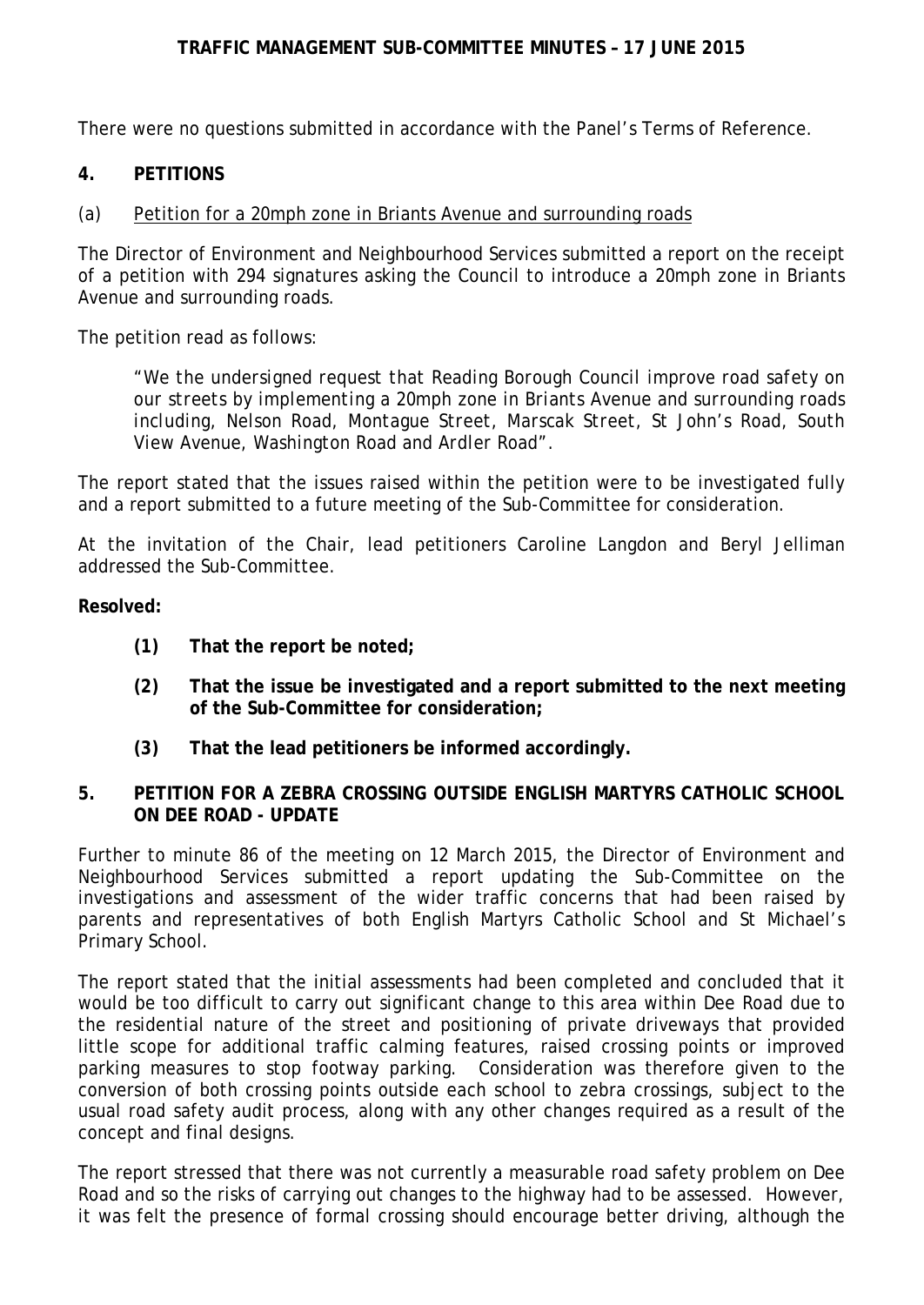crossing zig-zag markings would limit the on-street parking and so could lead to an increase in irresponsible parking on the footways.

The report explained that the width of the dropped kerbs would need to be increased at the current pedestrian crossing points and a short length of the parking bay removed to create the width required for a zebra crossing. There would also be a requirement to alter the current waiting restrictions as the crossing zig-zags would overlay the 'School Keep Clear' markings. The police had also requested a review of the gap in the current waiting restrictions on Dee Road between Elvaston Way and the bus stop. In addition the school warning signs on the approach to the schools would be replaced for programmable ones that came on automatically.

The report concluded that the recommendation was to proceed with the detailed design work and promote the formal zebra crossings as indicated. The estimated cost of this scheme was £50,000, with the final value determined at the detailed design stage.

At the invitation of the Chair, lead petitioner Mrs Simpson-Holland and Councillor Vickers addressed the Sub-Committee.

### **Resolved:**

- **(1) That the report be noted;**
- **(2) That the proposal proceeded to detailed design and, subject to the results of a safety audit, the changes outlined within the report to introduce two zebra crossings for the schools in Dee Road be implemented;**
- **(3) That the Head of Legal and Democratic Services be authorised to carry out the statutory notice procedures of the intention to establish two pedestrian crossings for the schools in Dee Road in accordance with Section 23 of the Road Traffic Regulation Act 1984;**
- **(4) That, in consultation with the Chair of the Sub-Committee/Lead Councillor for Strategic Environment, Planning and Transport and Ward Councillors, the Head of Legal and Democratic Services be authorised to carry out the statutory consultation and advertise the proposals in accordance with the Traffic Regulation Orders;**
- **(5) That, in consultation with the Chair of the Sub-Committee/Lead Councillor for Strategic Environment, Planning and Transport and Ward Councillors, the Head of Legal and Democratic Services be authorised to advertise the Traffic Regulation Orders for the proposed introduction of traffic calming in accordance with the Local Authorities Traffic Orders and Section 90c of the Highways Act 1980 and subject to no objections being received to make the Traffic Regulation Order;**
- **(6) That any objections to the statutory consultations be reported to a future meeting of the Sub-Committee.**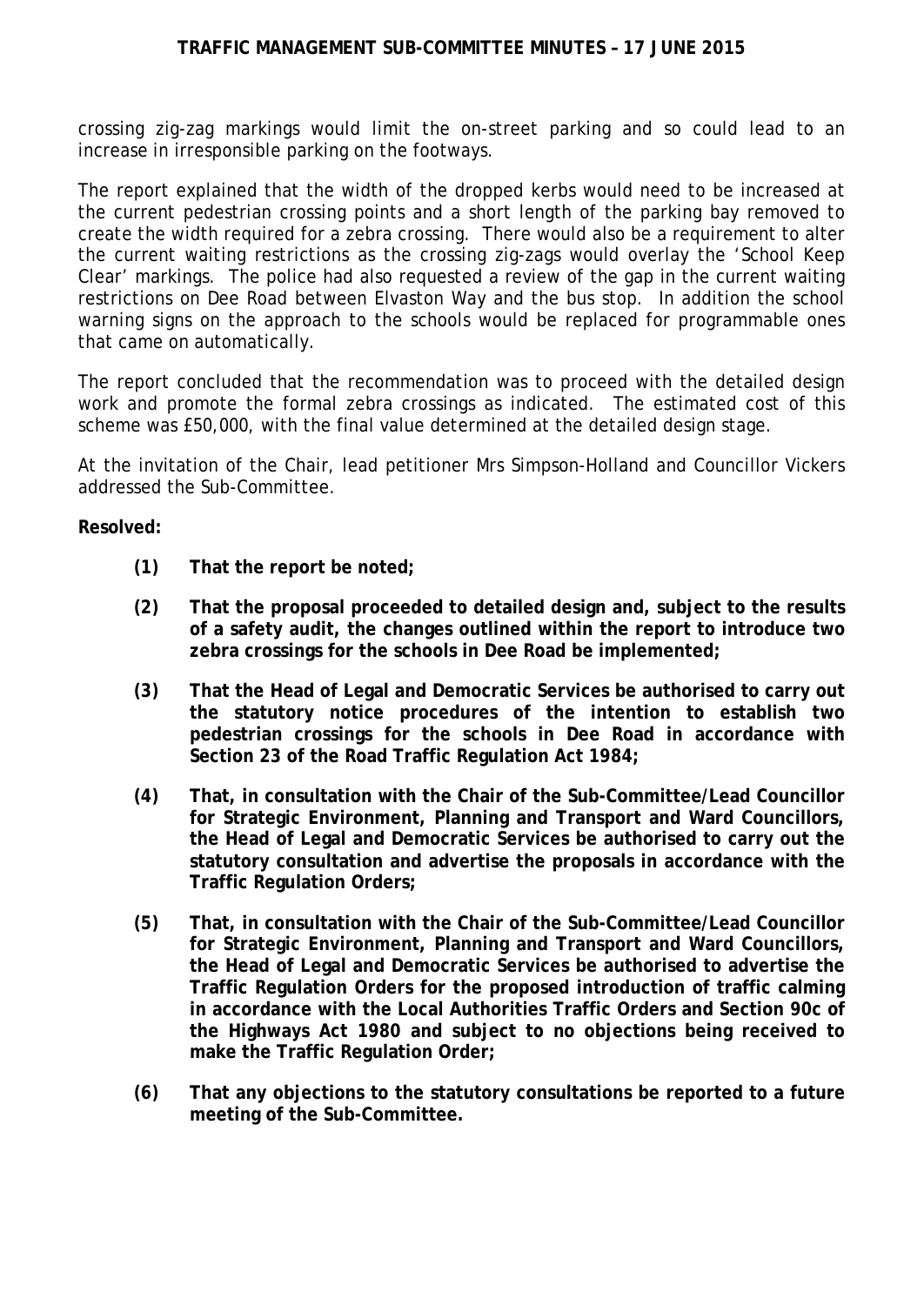### **6. TARGET JUNCTION IMPROVEMENT REVIEW AND OPTIONS AND RESUBMISSION OF PETITION TO CANCEL PLANS TO SWITCH OFF THE TRAFFIC LIGHTS AT BROAD STREET/ WEST STREET JUNCTION**

The Director of Environment and Neighbourhood Services submitted a report on the resubmission of a petition with additional signatories asking the Council to cancel plans to switch off the traffic lights at the Broad Street/West Street junction. The report stated that this petition had originally been presented to the committee in March 2015 (Minute 85b refers).

The petition read as follows:

*"Elderly and disabled people in particular would be put in danger. Generally, the*  loss of these lights would mean that pedestrians have to estimate whether or not *they have time to cross the road before oncoming traffic reaches them. This is nerve wracking when you know that drivers may not allow for you to be slower than most.*

*In particular, blind people depend on the beeps that sound when the traffic lights are on green for pedestrians. Without those they are lost and have to depend on strangers who may know nothing about guiding them – nor care – to take them across. That at the same time as RBC is planning to cut spending on disabled adults supposedly in the interests of improving their independence."*

The report explained that the traffic signal switch off was being carried out on a trial basis and that a full evaluation report had been submitted to this meeting (as detailed below).

The Director of Environment and Neighbourhood Services had also submitted a report informing the Sub-Committee of the results of the trial switch-off of the traffic signals at the 'Target' Junction, which was the intersection of Broad Street, St Mary's Butts, Oxford Road and West Street. A drawing showing proposed opportunities for the junction (TC/target concepts/01) was attached to the report at Appendix 1.

The report stated that observations from a week-long failure of the traffic signals at the 'Target' junction in 2014 had led to the question as to whether the traffic signals actually served any purpose as it seemed that during their failure both pedestrians and public transport appeared to benefit. This had led to a six month trial period, which had commenced in January 2015, to allow all users to experience the junction in an 'uncontrolled' state. As a result of the trial there had been a petition collected by both The Guide Dogs for the Blind and the Berkshire Blind Society but very little other feedback had been received from the general public.

The report explained that the main area of concern remained crossing at the junction by blind and partially sighted people who said that they could not tell from which direction vehicles were approaching. An independent road safety assessment had been carried out and had concluded that the risk of an injury to anyone at the junction, as a result of a collision, was low prior to the trial and remained so without the traffic signals operating.

The report laid out the options for the future as follows:

• To switch the lights back on at the Target junction;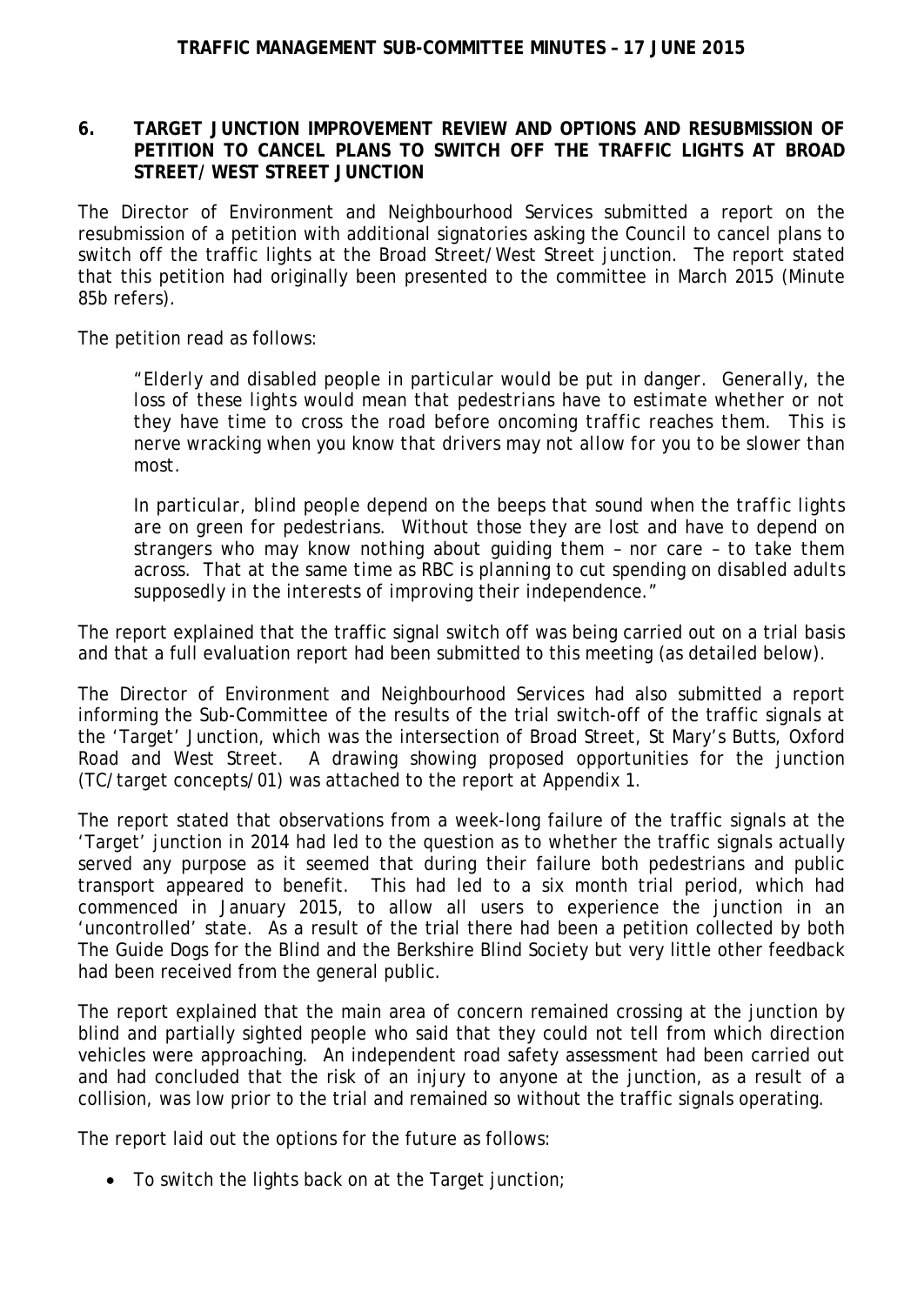- To continue with the experimental switch-off;
- To remove the traffic signals and reconfigure the junction to create a 'shared space' facility that catered better for the blind and partially sighted people, especially across Broad Street (West).

The details of the opportunities that would be created without the signals were outlined in the report and on the drawing that was attached to the report at Appendix 1. These included enhancing the 'shared space' area, providing a dedicated route for blind and partially sighted users, improving cycle parking and improving visibility for bus drivers.

The report also stated that the Reading Taxi Association had expressed support for the trial and that Reading Buses had reported shorter journey times on most routes using the junction. Reading Buses had also estimated that the change had eliminated a cumulative 12 hours of bus idling each weekday with commensurate reductions in particulate and nitrous oxides emissions.

At the invitation of the Chair, Mrs M Cross, Mr J Young and Mrs K Rowland addressed the Sub-Committee.

# **Resolved -**

- **(1) That the report be noted;**
- **(2) That the representations and feedback received thus far be noted and the trial be continued to allow for further public consultation;**
- **(3) That the proposals shown on the drawing TC/target concepts/01 be the basis of a public consultation and the results be reported to the next meeting of the Sub-Committee, along with a final scheme proposal;**
- **(4) That specific meetings be arranged with representatives of The Guide Dogs for the Blind and Blind Associations, the Access and Disabilities Working Group, Reading Buses and other relevant organisations.**

### **7. RIDGEWAY SCHOOL – TRAFFIC MANAGEMENT REVIEW**

The Director of Environment and Neighbourhood Services submitted a report updating the Sub-Committee on a review of the current traffic management measures at the junction of Whitley Wood Road and Hillbrow and between this junction and the pedestrian access on Whitley Wood Road to the Ridgeway Primary School. A map showing the location of Whitley Wood Road and Hillbrow was attached to the report at Appendix 1 and a photograph of parking was attached to the report at Appendix 2.

The report stated that Ridgeway Primary School was being extended from a one form entry school to a three form entry school and that part of this proposed expansion included the provision of a new vehicular entrance from Hillbrow. This new entrance would allow access for deliveries and visitors, with the staff vehicular access from Willow Gardens being retained.

The report explained that the pedestrian access would be maintained via the existing footpath to the school which was located behind the properties on the west side of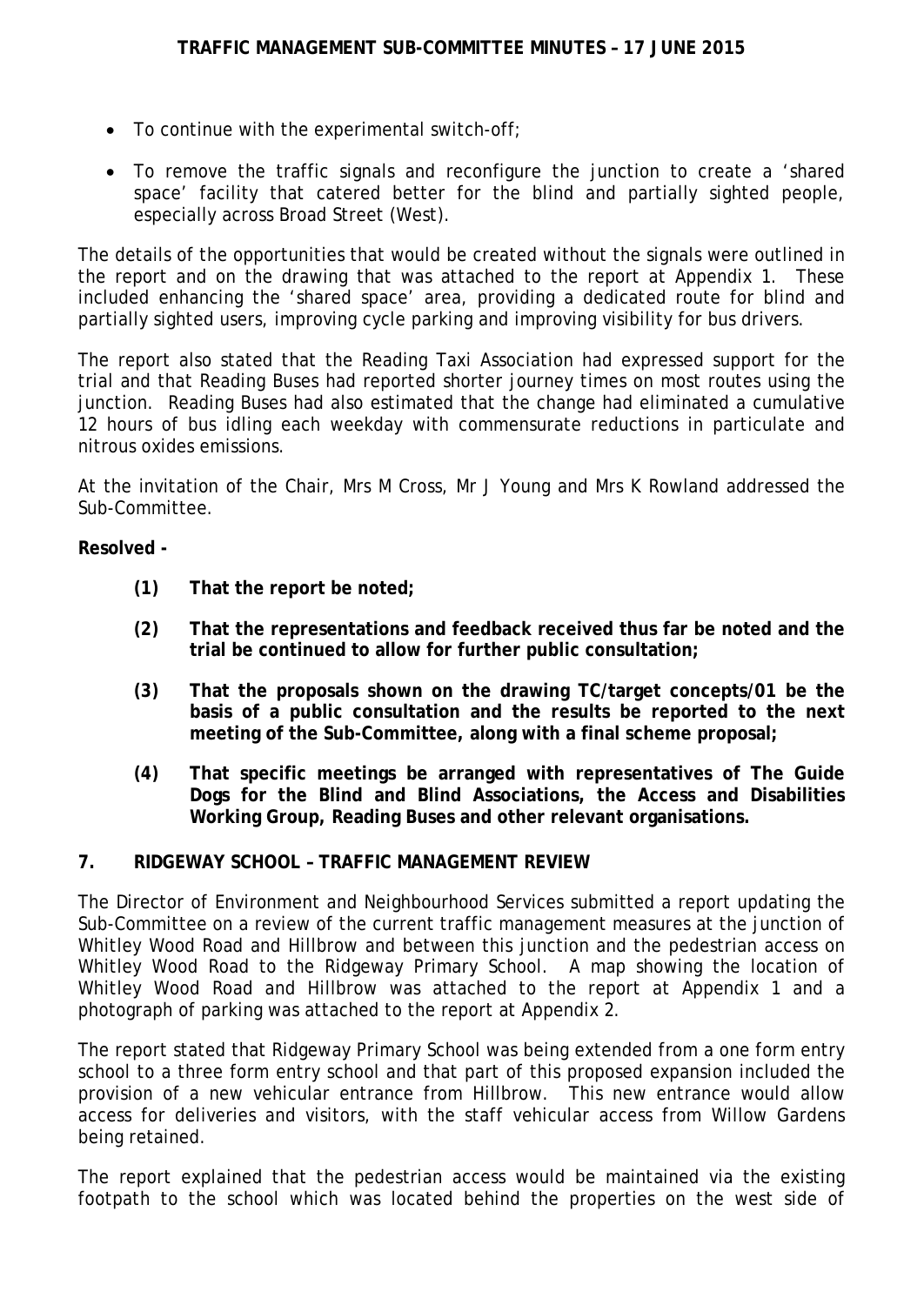Hillbrow. As a result of this footpath, parents of pupils attending the school dropped off and picked up from Hillbrow, with some parking taking place within close proximity of the junction of Whitley Wood Road and Hillbrow, as demonstrated in the photograph at Appendix 2.

The report also stated that no restrictions were currently provided at the junction and so it was proposed to provide a 'No Waiting at Any Time' restriction around the junction. This would ensure visibility at the junction was maintained and that vehicles did not park to the detriment of road safety. It was also proposed that the 'No Waiting at Any Time' restriction be extended 25 metres to the west along Whitley Wood Road so that it adjoined the existing 'School Keep Clear' markings to ensure that parents did not drop off and/or pick up their children from Whitley Wood Road, which would have detrimental implications for visibility at the junction.

### **Resolved:**

- **(1) That the report be noted;**
- **(2) That, in consultation with the Chair of the Sub-Committee/Lead Councillor for Strategic Environment, Planning and Transport and Ward Councillors, the Head of Legal and Democratic Services be authorised to carry out a statutory consultation and advertise the proposed 'No Waiting at Any Time' restriction at the junction of Whitely Wood Road and Hillbrow (as shown in Appendix 1) in accordance with the Local Authorities Traffic Orders Regulations and subject to no objections being received to make the Traffic Regulation Order;**
- **(3) That any objections to the statutory consultations be reported to a future meeting of the Sub-Committee.**

### **8. BI-ANNUAL WAITING RESTRICTION REVIEW – STATUTORY CONSULTATION**

The Director of Environment and Neighbourhood Services submitted a report seeking approval from the Sub-Committee to carry out statutory consultation and implementation, subject to no objections being received, on requests for or changes to waiting/parking restrictions. The B-Annual Waiting restriction review programme list of streets, with officer's recommendations, was tabled as Appendix 1 at the meeting.

The report stated that the council regularly received correspondence from the public, councillors and organisations with requests for new or alteration to formal waiting restrictions and that these requests were reviewed on a six monthly basis, commencing in March and September of each year, to ensure best value from the statutory processes.

The report explained that further to the report submitted to the meeting of the Sub-Committee in March 2015 (Minute 87 refers), consultation with Ward Councillors had been completed and the resultant proposals to take forward to the statutory consultation process were detailed in Appendix 1.

At the invitation of the Chair, Mrs J Hanfling, resident of Redlands Road, and Mr & Mrs Harrington, residents of Honey End Lane, addressed the Sub-Committee.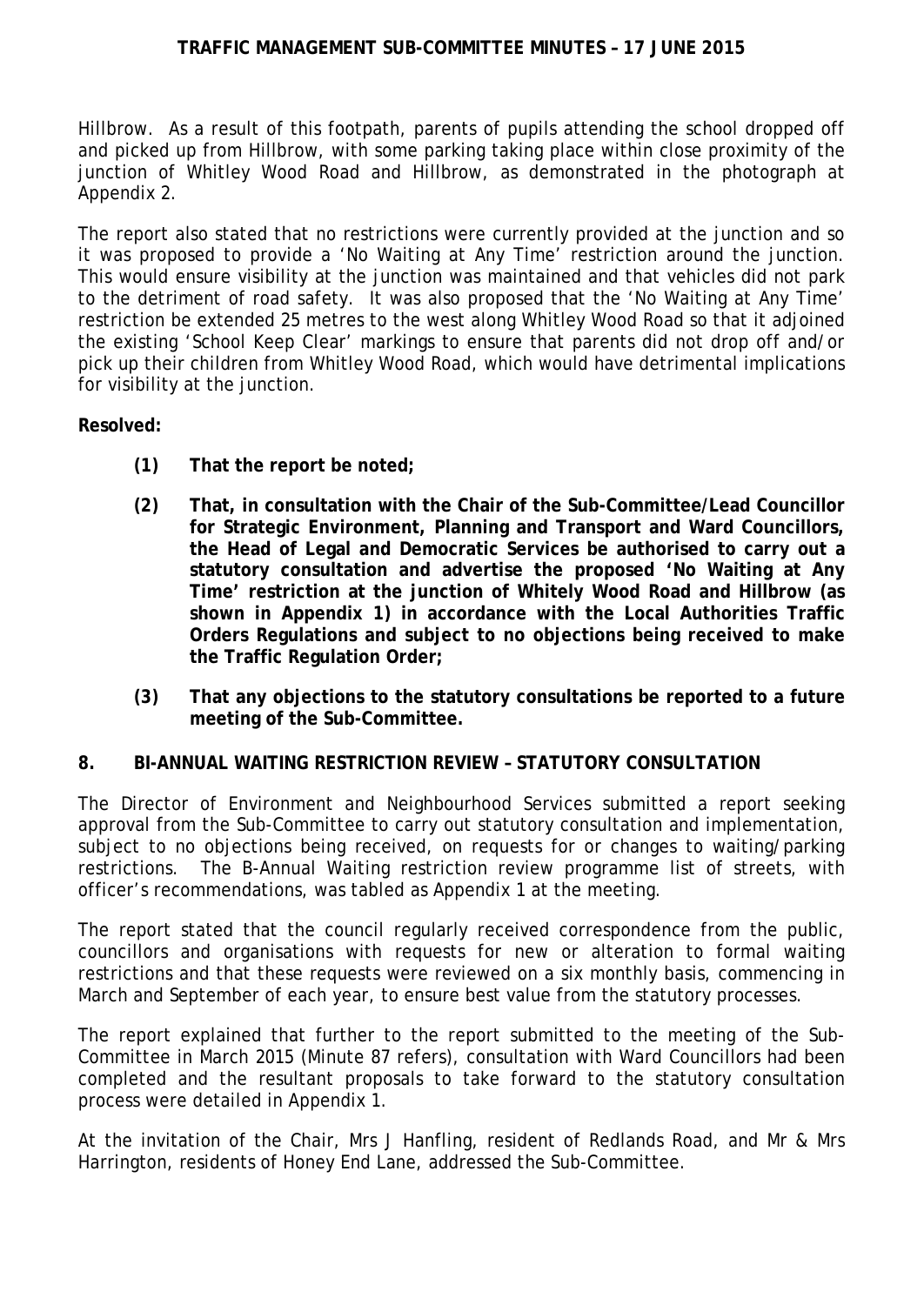### **Resolved -**

- **(1) That the report be noted;**
- **(2) That, in consultation with the Chair of the Sub-Committee/Lead Councillor for Strategic Environment, Planning and Transport and Ward Councillors, the Head of Legal and Democratic Services be authorised to carry out statutory consultations and advertise the proposals listed in Appendix 1 (with the exception of those detailed in (3) below) in accordance with the Local Authorities Traffic Orders Regulations and subject to no objections being received to make the Traffic Regulation Order;**
- **(3) That the requests made for waiting restrictions as shown in Appendix 1 be amended as follows;**
	- (i) **Norcot/Southcote: Cockney Hill and Honey End Lane – to defer the decision and a meeting be convened with residents, Ward Councillors and officers to discuss issues;**
	- **(ii) Park/Redlands: Eastern Avenue – that the revised plan (tabled at the meeting) be advertised, subject to any changes required to accommodate the use of the road by buses;**
	- **(iii) Redlands: Newcastle Road – to defer the request;**
	- **(iv) Redlands: Cintra Ave and Warwick Road – to defer the request.**
- **(4) That any objections received following the statutory advertisement be reported to a future meeting of the Sub-Committee;**
- **(5) That the Head of Transport, in consultation with the Lead Councillor for Strategic Environment, Planning and Transport be authorised to make minor changes to the proposals;**
- **(6) That consideration be given to prioritising future Section 106 funding to widening Eastern Avenue and providing parking bays.**

# **9. REMOVAL OF HIGHWAY VERGES – LOCAL POLICY**

The Director of Environment and Neighbourhood Services submitted a report updating the Sub-Committee on the need to align local policy to national policy to protect the loss of natural drainage through the removal of highway verges.

The report stated that there had been a recent change in planning requirements, prompted by national policy in response to concerns of urban flooding, that meant that the removal of an existing permeable area such as a front garden to a non-permeable hardstanding over  $5m^2$  now required planning permission. Often the conversion of a front garden was linked with a request for a dropped kerb to cross the footway or verge and whilst the Council provided a service to carry out such work (funded by the applicant), the applicant was free to use any private contractor who was authorised to work on the public highway and who met the Council's requirements.

The report explained that there was potentially an inconsistency in providing a dropped crossing as such alterations to the public highway could be done as a permitted development and so planning permission did not apply. Therefore the dropped crossing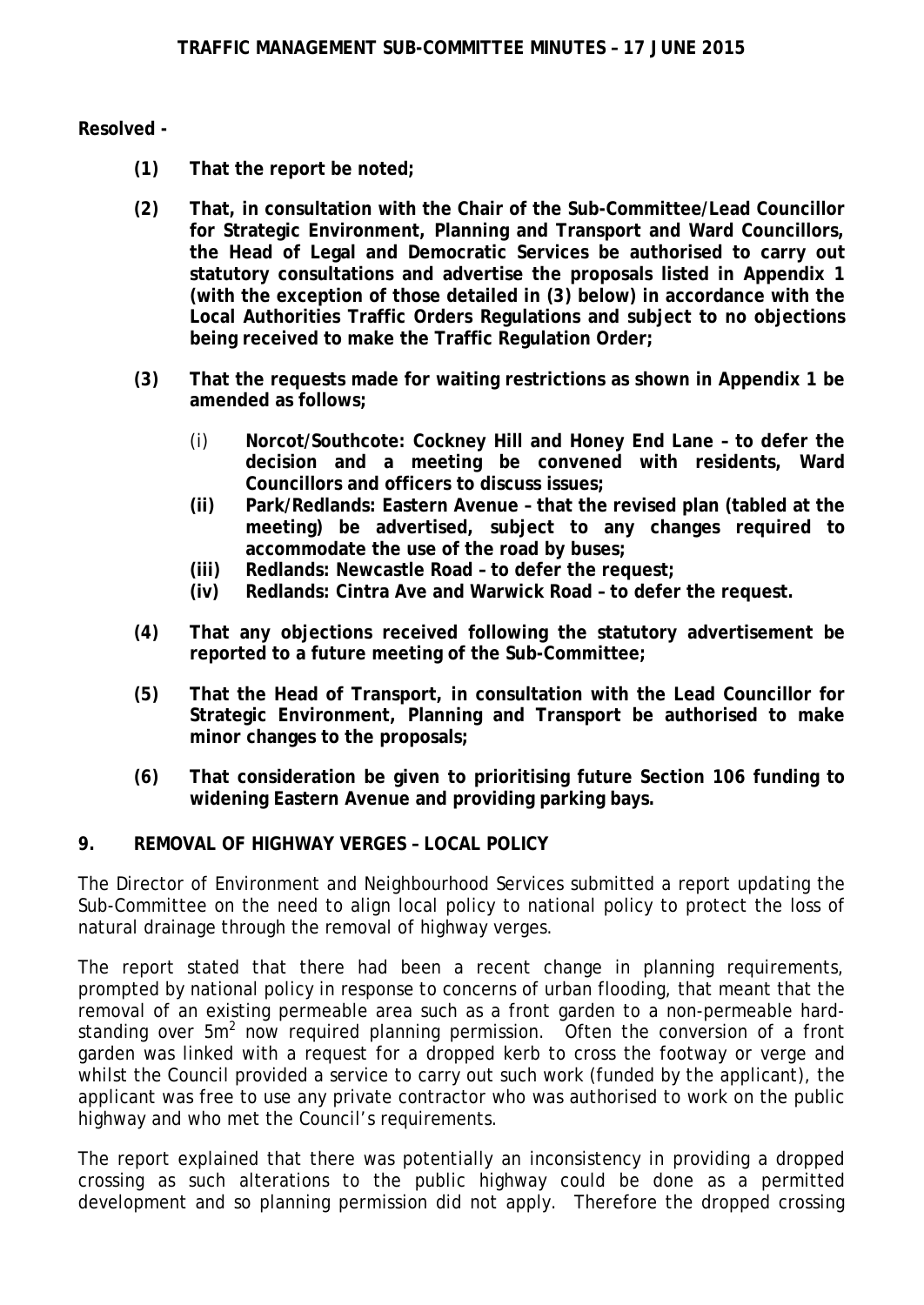could be constructed in a non-permeable material which could affect drainage water if it had involved the removal of a verge and so to ensure consistency with national policy any loss of highway verge should be included and the cost of creating a permeable dropped crossing should be fully covered by the applicant. This would protect the urban drainage and reduce the risk of flooding by slowing down the run-off into surface water drains.

The report added that the same policy would also apply to the loss of verge for any other alterations, including, for example, the construction of parking laybys by a developer, although all other options must firstly be considered before the removal of verge to create parking.

### **Resolved –**

- **(1) That the report be noted;**
- **(2) That local policy be aligned to national policy in ensuring that any loss in highway verge be replaced with an approved permeable surface.**

### **10. MAJOR TRANSPORT AND HIGHWAYS PROJECTS - UPDATE**

The Director of Environment and Neighbourhood Services submitted a report updating the Sub-Committee on the current major transport and highways projects in Reading, namely A33 and Reading Bridge Pinch Point Schemes, Reading Station Area Redevelopment, the new Pedestrian and Cycle Bridge and Mereoak and Winnersh Triangle park and ride schemes.

### A33 Pinch Point Scheme

The report stated that the scheme comprised of a range of measures to improve journey time reliability and to reduce congestion, and included extending the left-turn filter lanes for exiting the A33 onto Rose Kiln Lane (north and southbound). The scheme would also provide more direct pedestrian and cycle links that would be built up to road level. This would ensure that they were safer for users and that they would not be affected by seasonal flooding.

The report explained that the project team had continued to review the current programme to minimise any disruption whilst the improvement works took place by limiting lane closures to off peak hours and some night working. Works on the northbound approach to the A33/Rose Kiln Lane junction had been completed in April 2015 and had created additional left turn capacity and improvements to the overall operation of the gyratory.

### Reading Bridge Pinch Point Scheme

The report stated that essential work had commenced in November 2014 to strengthen Reading Bridge, which was a 92 year old structure on a major strategic route and in need of strengthening and waterproofing to continue to carry the amount of traffic in future years. The Department for Transport had awarded the Council capital grant funding from their Pinch Point Fund to enable these works to be carried out.

The initial phase had involved filling a large void under the southern approach structure with foam concrete and from February 2015 the work had moved onto concrete and stone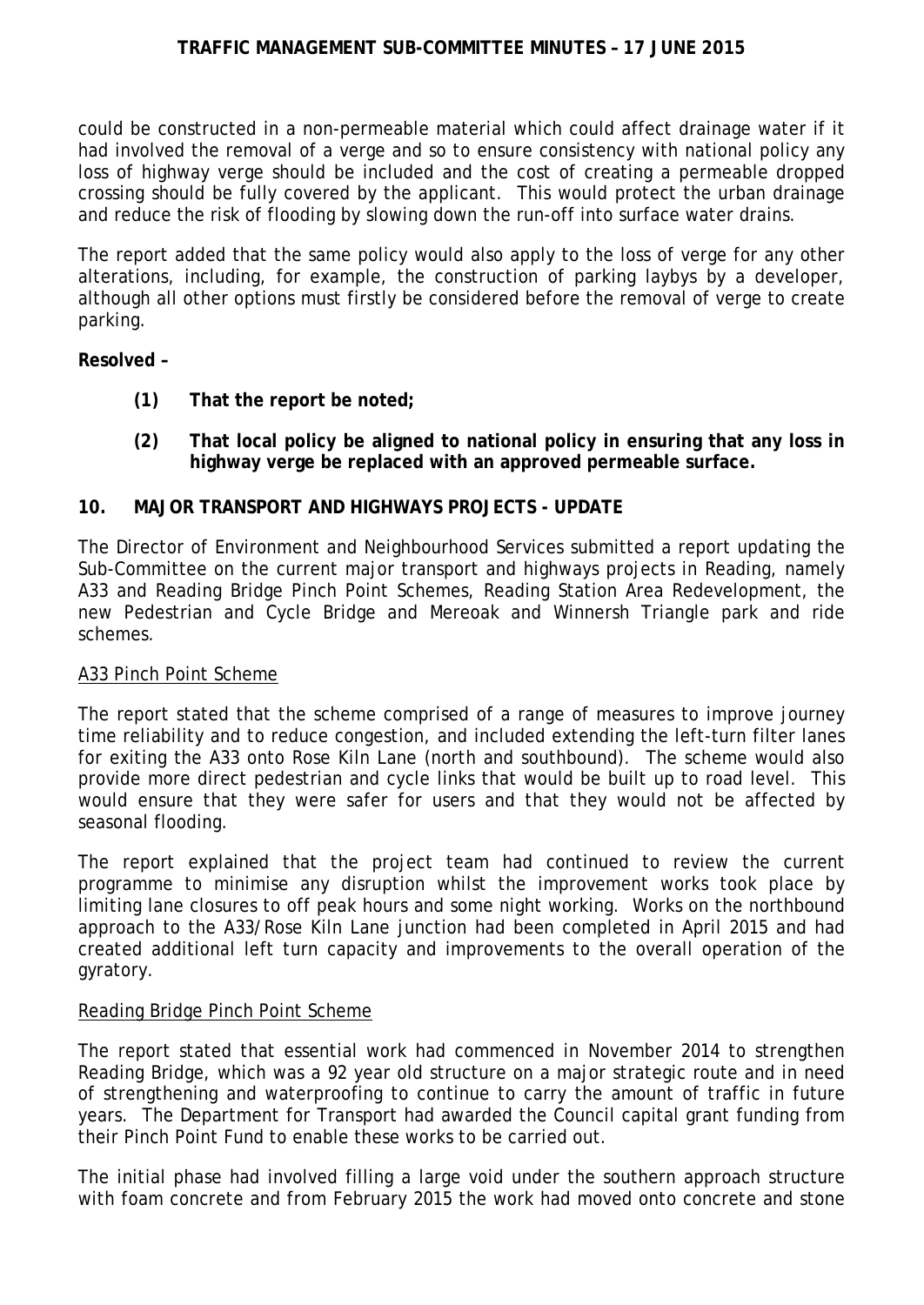### **TRAFFIC MANAGEMENT SUB-COMMITTEE MINUTES – 17 JUNE 2015**

repairs. The full advertised bridge closure had taken place between 18 and 30 May 2015 when the entire road surface was removed down to the bridge deck and concrete repairs carried out before carbon fibre strengthening rods were inserted, the deck covered in water proofing and the road layers rebuilt. Work was currently continuing under off-peak lane closures and included replacement of the footway slabs with Fibre Reinforced Polymer (FRP) slabs, carbon fibre strengthening under the central section of the bridge river span, completion of the concrete repairs and painting of the bridge.

#### Reading Station Area Redevelopment

The report stated that the Cow Lane Bridges Public Inquiry had been held and completed on 13 January 2015 and that the Secretary of State for Transport had now confirmed the Compulsory Purchase Order (CPO) and the SRO. Network Rail were due to commence the procurement process for the works which were expected to start in August 2015.

The report also stated that a new 300 rack cycle parking hub was being developed in the multi-storey car park and was due to be completed in autumn 2015.

#### Pedestrian and Cycle bridge

The report explained that the major construction works for the pedestrian cycle bridge over the River Thames were underway with completion expected in September 2015. The bridge would provide a key new route for pedestrians and cyclists between Caversham, Reading Station and central Reading.

The report stated that the majority of the preparatory work for the bridge had been completed and that the remaining six sections of the bridge, including the 37 metre high mast would be transported in overnight in June 2015. When complete, the bridge would be approximately 120m long, with a 68m span across the River Thames.

The report also stated that it was necessary to dedicate the new bridge and the associated new footway/cycle links as Public Highway and that this would be completed as a Declaration under the provisions of the Highways Act 1980.

### Mereoak and Winnersh Triangle Park and Ride schemes

The report stated that construction works were underway for the new park and ride sites at Mereoak, south of M4 junction 11 and Winnersh Triangle, located near to Winnersh Station, which together would deliver nearly 1,000 parking spaces. The two sites were being constructed simultaneously with a planned completion date of August 2015 for Mereoak and September 2015 for Winnersh Triangle.

#### **Resolved -**

- **(1) That the report be noted;**
- **(2) That the new Pedestrian and Cycle Bridge and associated footway and cycleway links be dedicated as Public Highway under the provisions of the Highways Act 1980.**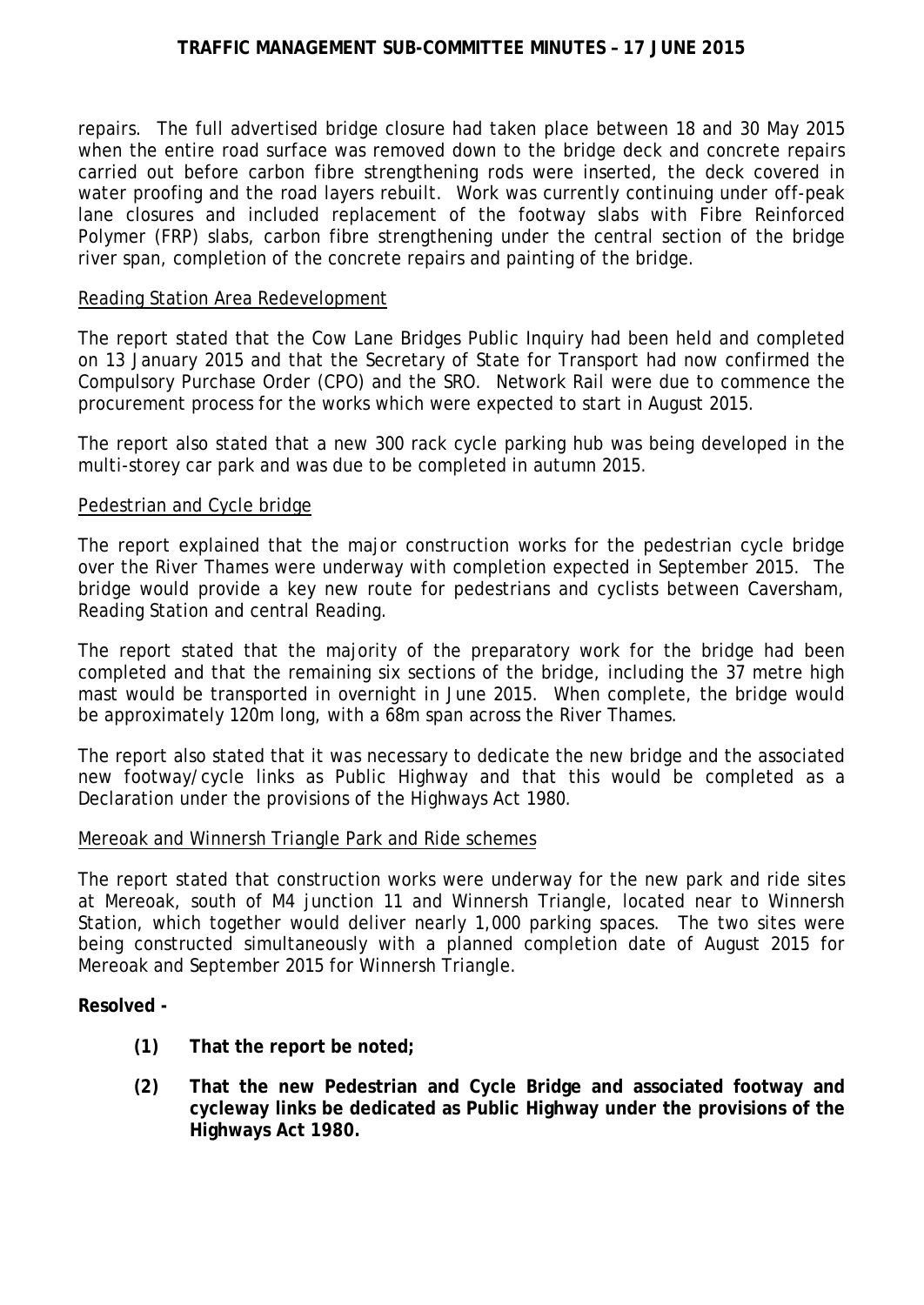### **TRAFFIC MANAGEMENT SUB-COMMITTEE MINUTES – 17 JUNE 2015**

### **11. RESIDENTS PARKING – REVIEW OF RESIDENT PERMIT RULES/ DEFINITIONS AND REVIEW OF HUNTER'S WHARF HOUSEHOLDS – 25, 27, 30 AND 32**

The Director of Environment and Neighbourhood Services submitted a report updating the Sub-Committee on the proposal to change the Resident Parking Permit Scheme Rules and Definitions to include the option for second permit fees to be refunded or transferred. The new Refund/Transfer Process for second permit charges in the Permit Management Definitions was attached to the report at Appendix 1.

The report laid out the proposals for refunds which would be offered on a scale from £10 if the permit was returned within 10 calendar months since issue and rising to £40 if returned within 1-3 months since issue. It was also proposed to offer a transfer option for Residents permit holders who moved within six months of issue to another or within the same permit zone. These proposals would only apply where the second permit fee had been paid and would not apply to other permit types such as Visitors, Business, Discretionary or Temporary.

The report also explained that there were four properties within Hunter's Wharf in Katesgrove Lane that had no parking associated with them (Flats 25, 27, 30 and 32), whereby the other households in Hunter's Wharf were eligible for one off-street parking place. The report sought approval to include these four properties within the Permit Parking Zone 10R.

At the invitation of the Chair, Councillor Rodda and Ms F Green, resident of Hunter's Wharf, addressed the Sub-Committee.

### **Resolved -**

- **(1) That the report be noted;**
- **(2) That the Permit Management Rule Definitions be updated to reflect the changes set out in the report;**
- **(3) That Hunter's Wharf Flats 25, 27, 30 and 32 be included within Permit Parking Zone 10R with an entitlement of one permit per household.**

### **12. LOCAL SUSTAINABLE TRANSPORT FUND UPDATE**

The Director of Environment and Neighbourhood Services submitted a report updating the Sub-Committee on progress with delivery of the Local Sustainable Transport Fund (LSTF) Small Package, for which £4.9m funding had been approved by the Department for Transport (DfT) in July 2011 and the LSTF Large Partnership Package, for which £20.692m funding had been approved by the DfT in June 2012. An additional £996,000 of LSTF revenue funding had been awarded to the Council by the DfT for 2015/16 to be spent on a range of sustainable transport initiatives focused on neighbourhood-based active travel interventions and to develop more interactive online resources, which would help to support the Council's ongoing digital services initiatives.

The report provided an update on each of the five delivery themes of the LSTF programme, which were Personalised Travel Planning, Ticketing and Information, Cycle Hire, Active Travel and Park & Ride/Rail. Within these themes 25 projects had been identified and a summary of progress on these projects included the following: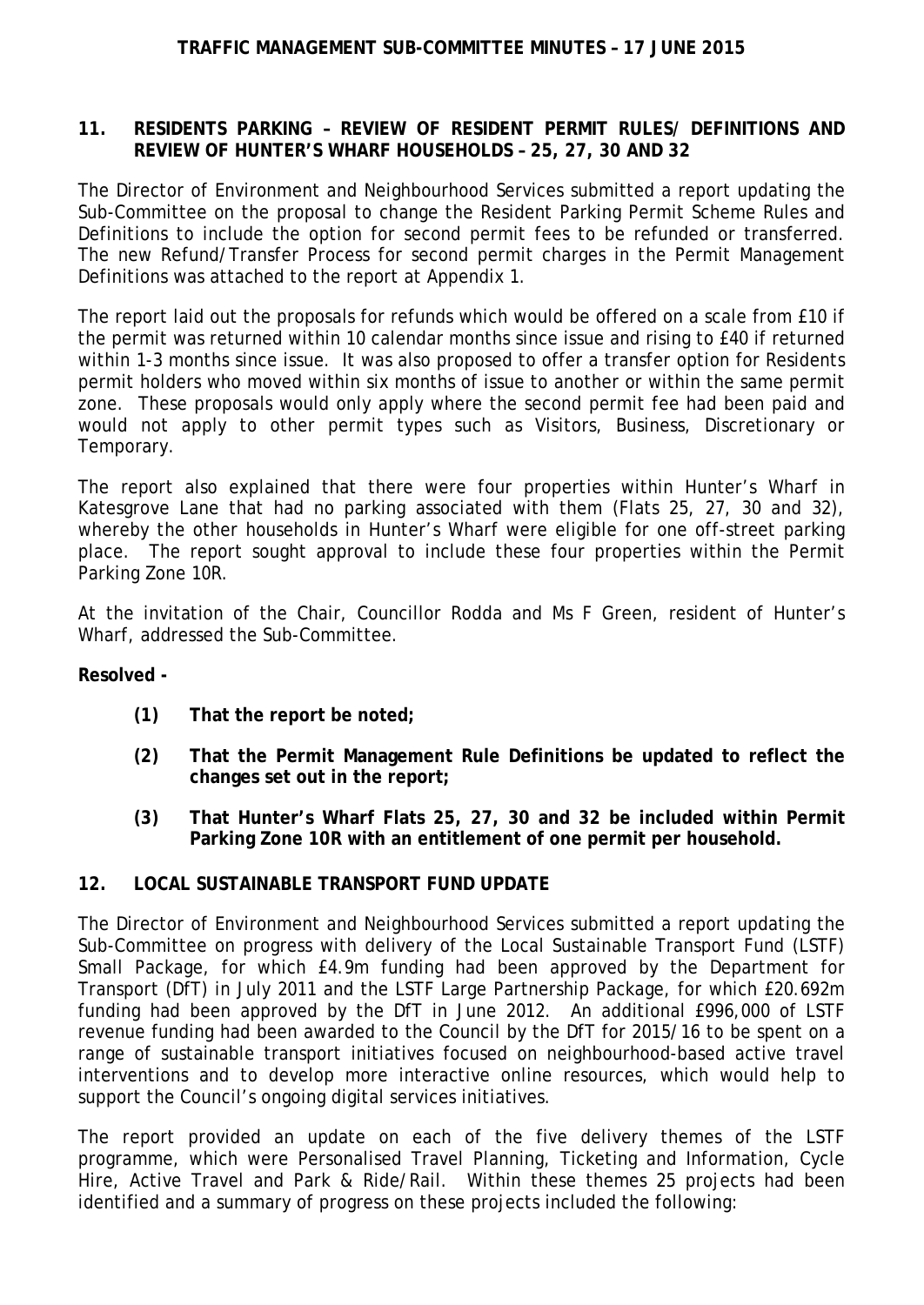- The completion of the Personalised Travel Planning programme;
- The upgrade of the traffic signals at Bath Road/Hogarth Avenue, Bath Road/Burghfield Road, The Meadway/Church End Lane, Queens Road/Sidmouth Street, Berkley Avenue/Coley Avenue and the pedestrian crossing at Caversham Road/Randolf Road would lead to improved junction efficiency across modes;
- The continued increase in usage of the ReadyBike cycle hire scheme, with total rentals to the end of April 2015 recorded as 22,595, which covered an estimated 115,557 miles;
- The installation of a new cycle hire docking station at Earley Station in March 2015;
- Proposals to relocate a small number of docking stations from areas of very low usage to areas of high demand in order to ensure the longer-term sustainability of the scheme, along with investigating the opportunity to appoint a sponsor for the scheme;
- The implementation of two corridor advisory schemes for cyclists along Lower Henley Road and Wokingham Road that included on-carriageway advisory cycle markings. However, in response to a complaint, the Local Government Ombudsman had concluded that the section of advisory cycle lane on the north side of Wokingham Road between Regis Park Road and Melrose Avenue should be removed. A detailed plan was attached to the report at Appendix 1.

Following a discussion on the advisory cycle lanes it was agreed that the current ones were unsuitable and that no further lanes should be introduced at present as, although the Sub-Committee were supportive of the Cycle Strategy, many of the roads in Reading were too narrow to include cycle lanes due to the width required to avoid the hazard posed by doors opening on parked cars.

# **Resolved –**

- **(1) That the progress made on the Local Sustainable Transport Fund Projects be noted;**
- **(2) That the current advisory cycle lane schemes be removed but retaining, where possible, the cycle logos which would provide a reminder to motorists;**
- **(3) That no further advisory cycle lane schemes be implemented pending a review of the Cycle Strategy.**

# **13. WEST AREA TRANSPORT STUDY**

The Director of Environment and Neighbourhood Services submitted a report updating the Sub-Committee on the rationale for the establishment of the West Reading Transport Study which would identify, define and priories transport and related issues and opportunities in the Southcote area of Reading.

The report stated that the objective of the study would be to take a balanced approach to enhancing the local area and connecting links through measures that improved accessibility, road safety for all users, better managed traffic and parking and encouraged the use of public transport, cycling and walking.

The report explained that the study would focus on the challenges and opportunities presented by the expansion of Southcote Primary School, the opening of the Wren